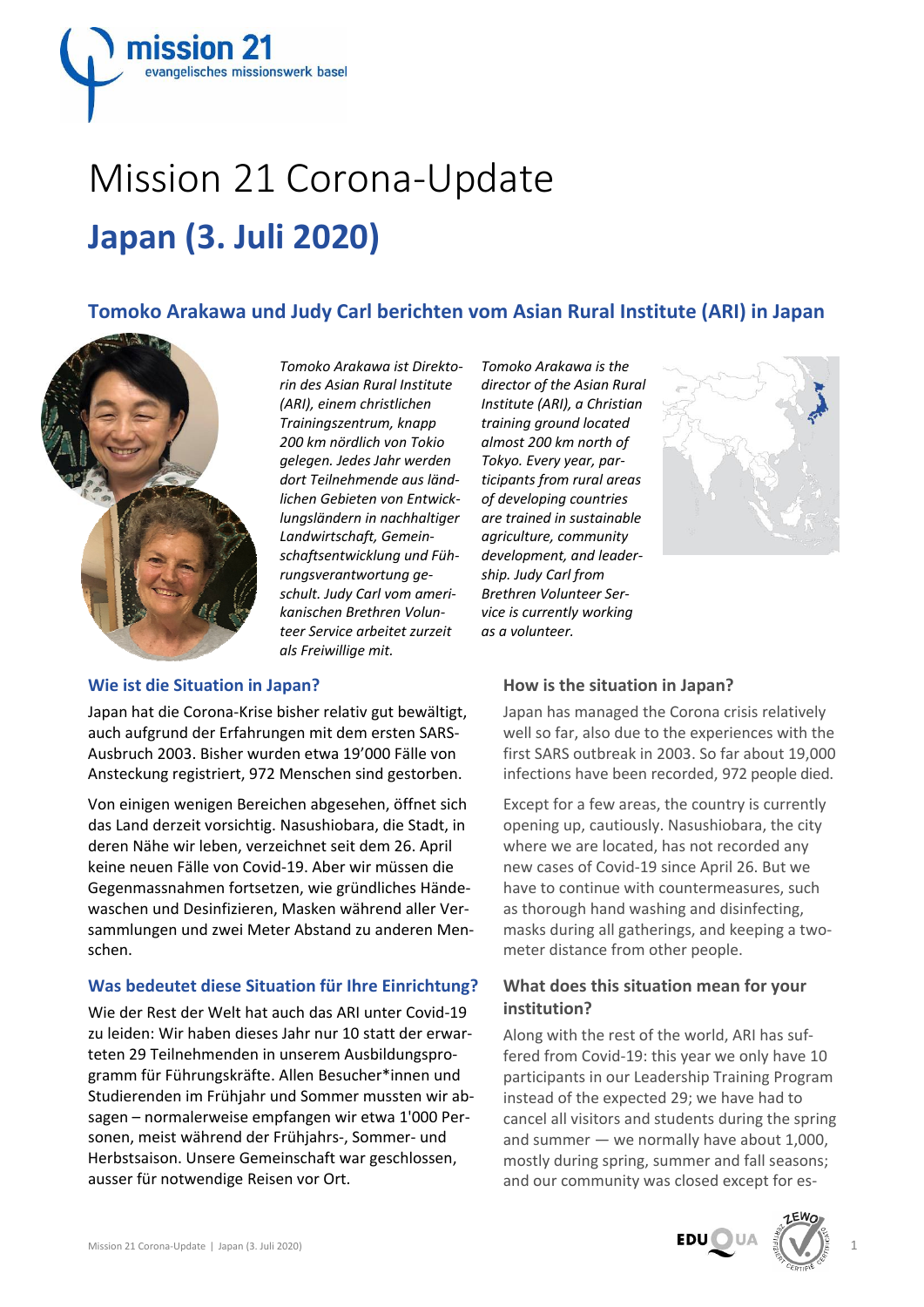Schon das Ausbildungsprogramm überhaupt zu begin‐ nen, war eine enorme Herausforderung. Die Teilneh‐ menden aus der ganzen Welt sollten in der letzten Märzwoche eintreffen, gerade als immer mehr internati‐ onale Grenzen geschlossen wurden. Einige waren tage‐ lang unterwegs, bis sie endlich das ARI erreichten; vier aus Sierra Leone sassen über drei Monate in Ghana fest und konnten nicht in ihre Heimat zurückkehren.

mission 21

evangelisches missionswerk basel

Aber Covid‐19 hat auch besondere Fähigkeiten und Wi‐ derstandskräfte zutage gefördert, da alle – Mitarbeiten‐ de, Teilnehmende und Freiwillige – flexibel sein mussten, um sich den aktuellen Bedingungen anzupassen.

Die Marketing‐ und Verkaufsabteilung bewies ihre er‐ staunliche Belastbarkeit, indem sie einen Postdienst mit Schachteln von ARI‐Lebensmitteln aufbaute, als Reaktion auf die Einkommensverluste durch all die Stornierungen. Diese Sets mit gesunden Produkten setzten sich sofort durch, und bis heute wurden weit über 200 Kartons ver‐ schickt.

Die in Ghana gestrandeten Teilnehmenden wurden von einem ghanaischen ARI‐Absolventen aufgenommen, der für sie ein ARI‐Training vor Ort organisiert hat!

Obwohl uns 19 Teilnehmende fehlen und wir keine Besu‐ cherinnen und Besucher haben, die mitarbeiten, bleiben die Anforderungen unseres landwirtschaftlichen Betriebs gleich, sowohl bei der Viehhaltung wie auch bei Getreide und Gemüse. Dies erfordert eine Herkules‐Anstrengung unserer ganzen Gemeinschaft, um mit der anspruchsvol‐ len Feldarbeit im Frühjahr und Sommer Schritt zu halten.

sential local travel.

Even opening the training program at all was an enormous challenge. Participants from around the globe were due to arrive the last week of March, when international borders were closing daily. Some struggled for days in transit to reach ARI; four from Sierra Leone have been stuck in Ghana for over three months, unable to return to their homes.

But Covid‐19 has brought out the resilient quali‐ ties here, as everyone—staff, participants, and volunteers—have had to be flexible in order to adapt to current conditions.

The marketing and sales section showed amaz‐ ing resilience by starting a mail service of boxes of ARI food products, in response to the loss of income from all of the cancellations. These Health Sets caught on immediately, and as of now, well over 200 boxes have been shipped.

Those stranded participants in Ghana were taken in by a Ghanaian ARI graduate who has organized an ARI training for them on the spot!

Although we are 19 participants short and we have no working visitors, ARI's farm demands, both livestock and crops and vegetables, remain the same. This calls for a herculean effort on the entire ARI community to keep up with the demanding spring‐summer field work.



Die Eröffnung des 48. Schulungsjahrgangs am 1. Mai 2020 - wegen der Corona-Krise mit einer viel kleineren Gruppe als sonst The opening of the 48th training year on 1 May 2020  $-$  due to the Corona crisis with a much smaller group than usual